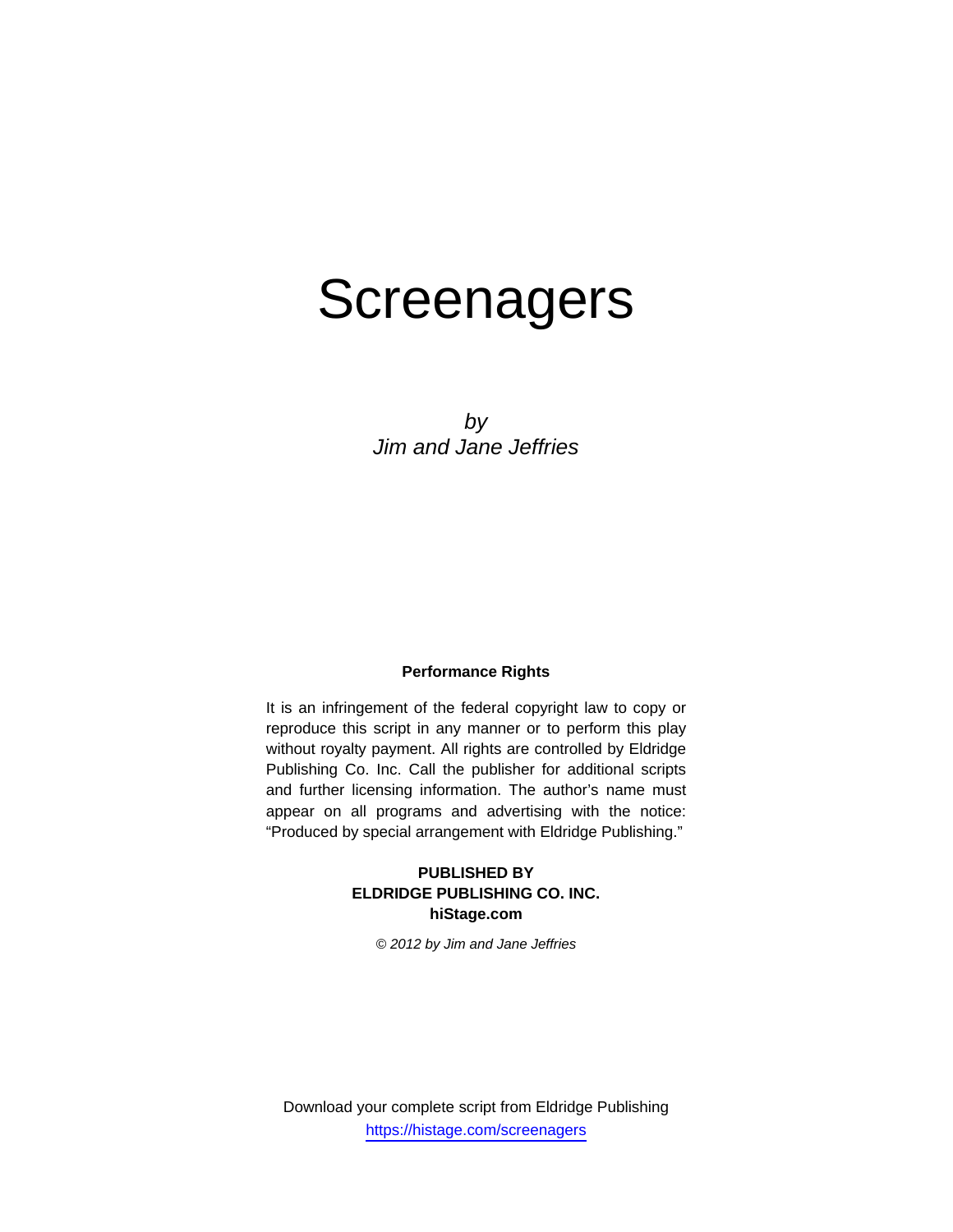*Screenagers - 2 -* 

## **DEDICATION**

*Special thanks to Sue Maenner and the Augusta High School drama troupe for performing this work at the Wisconsin High School Forensics Association One-Act Festival in 2011.* 

> The Playwrights, Jim and Jane Jeffries *To God be the glory; to us be the blame*

## **STORY OF THE PLAY**

In this fast-paced, technology-saturated world, has communication really improved all that much? If you think about it, the term *cell phone* is ironic. What is supposed to keep us connected with other people is isolating us in a cell of technology. And in the world of teenagers, can one really survive *without* a computer or cell phone? From breaking up on Facebook, to in-class research, to real-time dating advice this play delves into the world of teens to see how they navigate with (or - gasp! - without) technology. *Screenagers* is a humorous look at how technology is shaping the way we socialize, communicate, and—hang on, I've got a call coming in.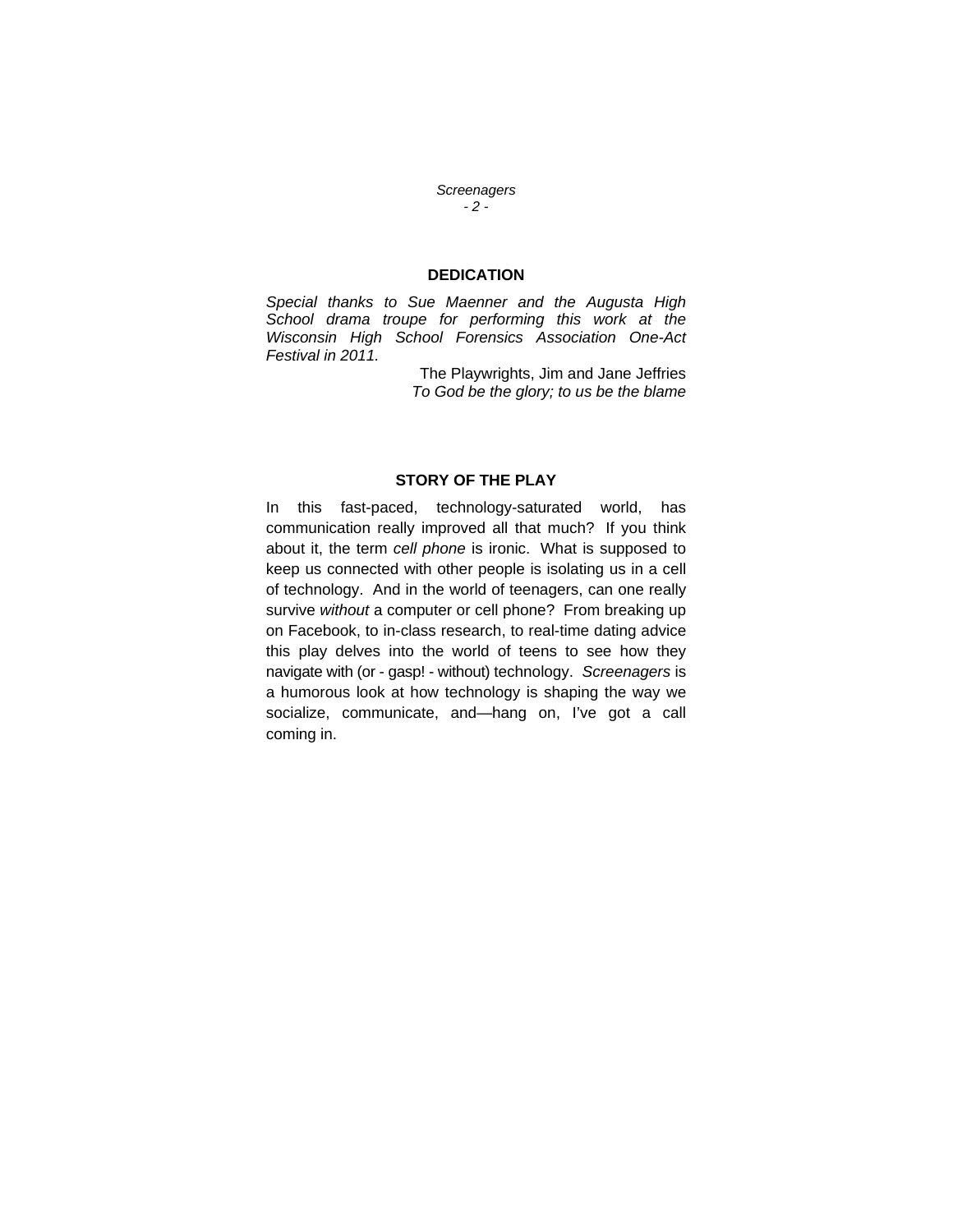*Screenagers - 3 -* 

# **CAST OF CHARACTERS**

*(10 m, 9 w, 2 flexible)* 

## **Male roles:**

**JAKE:** Likes the Shakespeare Insult Generator.

**KYLE:** Likes playing games on his calculator; studies Shakespeare via Wikipedia.

**ERICK:** In a relationship with Julie but dumps her on Facebook.

**MAX:** On a first date with Sara.

**JIM:** Cyrano to Max.

**SAM:** Plugged in to his technology a lot; late for class.

#### **MARK THE MUGGER:** A troubled teen.

**DAD:** Tyler's dad who thinks his son needs an intervention.

**TYLER:** Restricted from cell phone and Facebook—for a whole week!—for texting while driving.

**JOHN:** Likes Carly (we think) if he could get beyond the apps.

## **Female roles:**

**DANA:** The birthday girl.

**JULIE:** In a relationship with Erick; gets dumped on Facebook, and it doesn't go well.

**MOLLY:** Sydney's friend; likes texting the teacher her answers.

**SARA:** On a first date with Max.

**SYDNEY:** Cyrano to Sara.

**BRITA:** Lonely teenage girl who likes old movies.

**GRANDMOTHER:** A spunky old lady; Dana's grandmother.

**CARLY:** Likes John; thinks Cat Head Theatre will help her learn Shakespeare.

**BECKY:** Tyler's girlfriend (or "good friend," if his dad asks).

#### **Flexible roles:**

**TEACHER:** A high school English teacher.

**WAITER:** A server at the fancy restaurant Le Bernadin.

*(DOUBLING: Dad may double as Mugger, Teacher or Waiter. Grandmother may double as Teacher.)*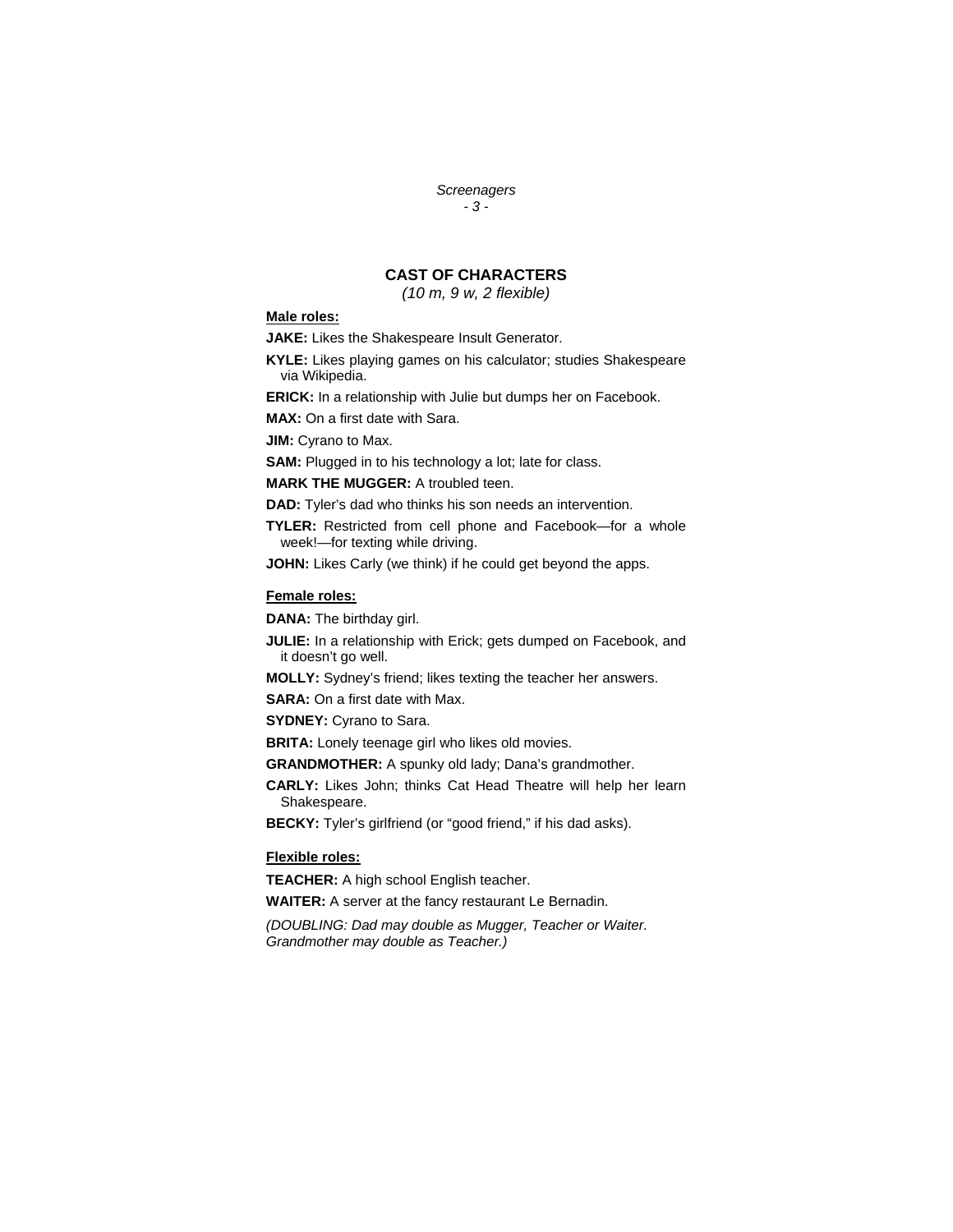*Screenagers - 4 -* 

**SETTING:** Minimalist stage with modular blocks.

**PROPS:** Numerous cellphones, laptops, ipads, and other electronic devices, including earbuds, are needed for the teens. A big purse for Grandmother. Wrapped bandages for Tyler's hands. Paper and pen for Teacher. Order pad or towel over arm for Waiter. Menus. Purse for Sara.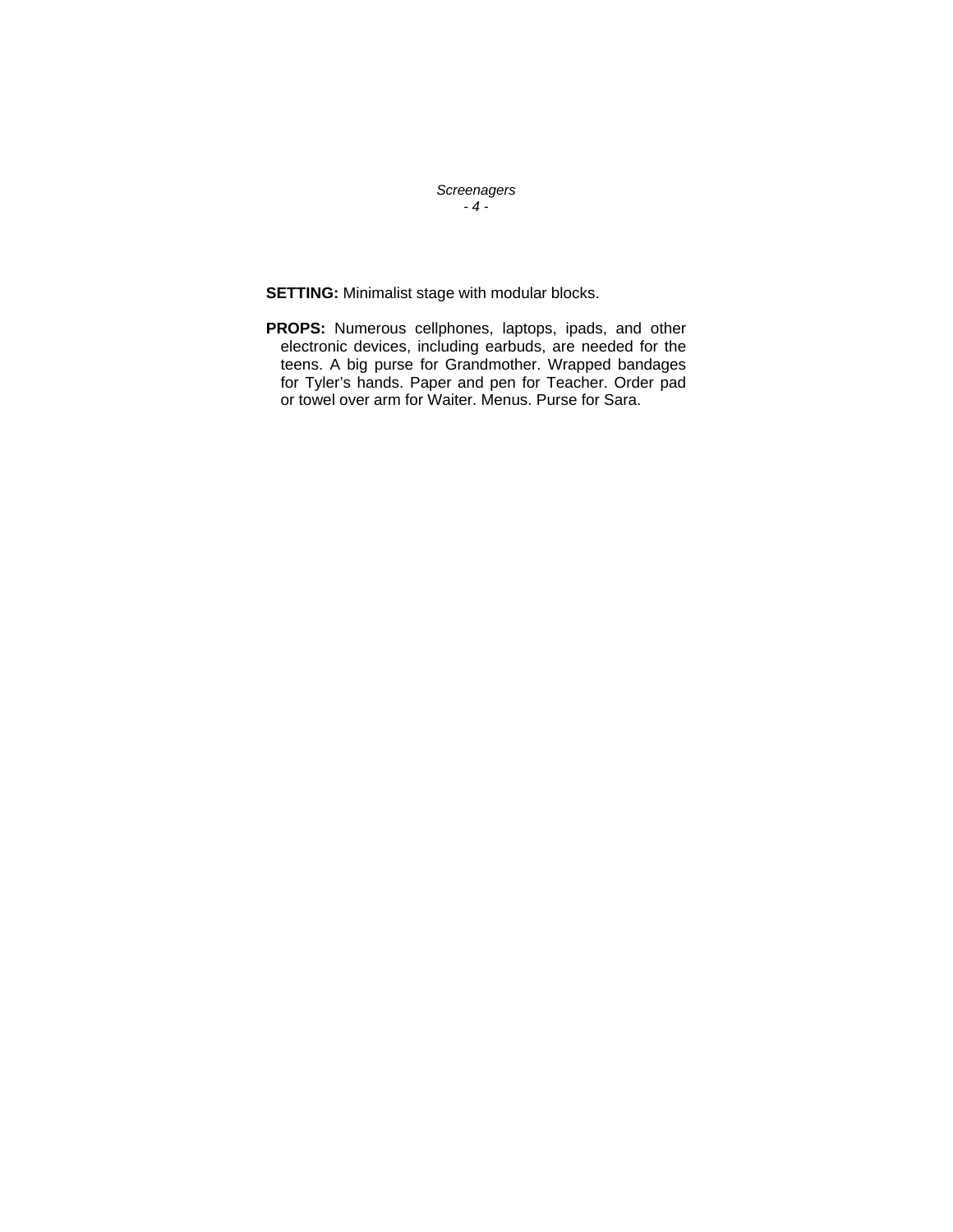*Screenagers - 5 -* 

## **Scene 1**

*(AT RISE: Stage is dark, and a cell phone starts ringing--the plainer the ringtone the better. Another cell phone rings while the first is still ringing. This one is a little crazier. Cell phones progress ringing in faster succession with increasingly crazy ringtones. LIGHTS come up. Some STUDENTS are on cubes or sitting working on laptops; others are walking around with headphones in; some are texting; some are talking on cell phones as they walk or sit. A boyfriend and girlfriend walk across the stage sharing ear buds; boy is significantly taller, so he bends down as they walk.)* 

**SARA:** *(Walking and talking in her cell phone.)* So, can you make it tonight? I plan on coming late, but I'll be there. K. Just text me. *(Snaps or slides phone shut and moves on.)* 

**MAX:** *(On cell phone, he holds it to his chest and talks to JAKE.)* Jake, you want to play Nazi Zombies with Evan?

**JAKE:** *(In the middle of texting, he doesn't look up.)* Yeah, fine.

**MAX:** What time do you want to meet?

- **JAKE:** *(In the middle of texting, he doesn't look up.)* Yeah, fine.
- **MAX:** *(Back on cell phone.)* He says nine. Okay, gotta go. I'll text you. Well, I'm out of here. Hey, Jake, see you at nine! *(Exits quickly.)*
- **JAKE:** *(In the middle of texting, he doesn't look up.)* Yeah, fine.

*(ALL actors freeze; DANA looks up from her laptop and speaks to audience.)* 

**DANA:** It's my birthday today! The big 16! Four birthday wishes on my wall so far. *(Looks down at laptop.)* Make that nine! I love this! Let me see if I got any response to my party e-vite for tonight. *(Exits reading her laptop.)*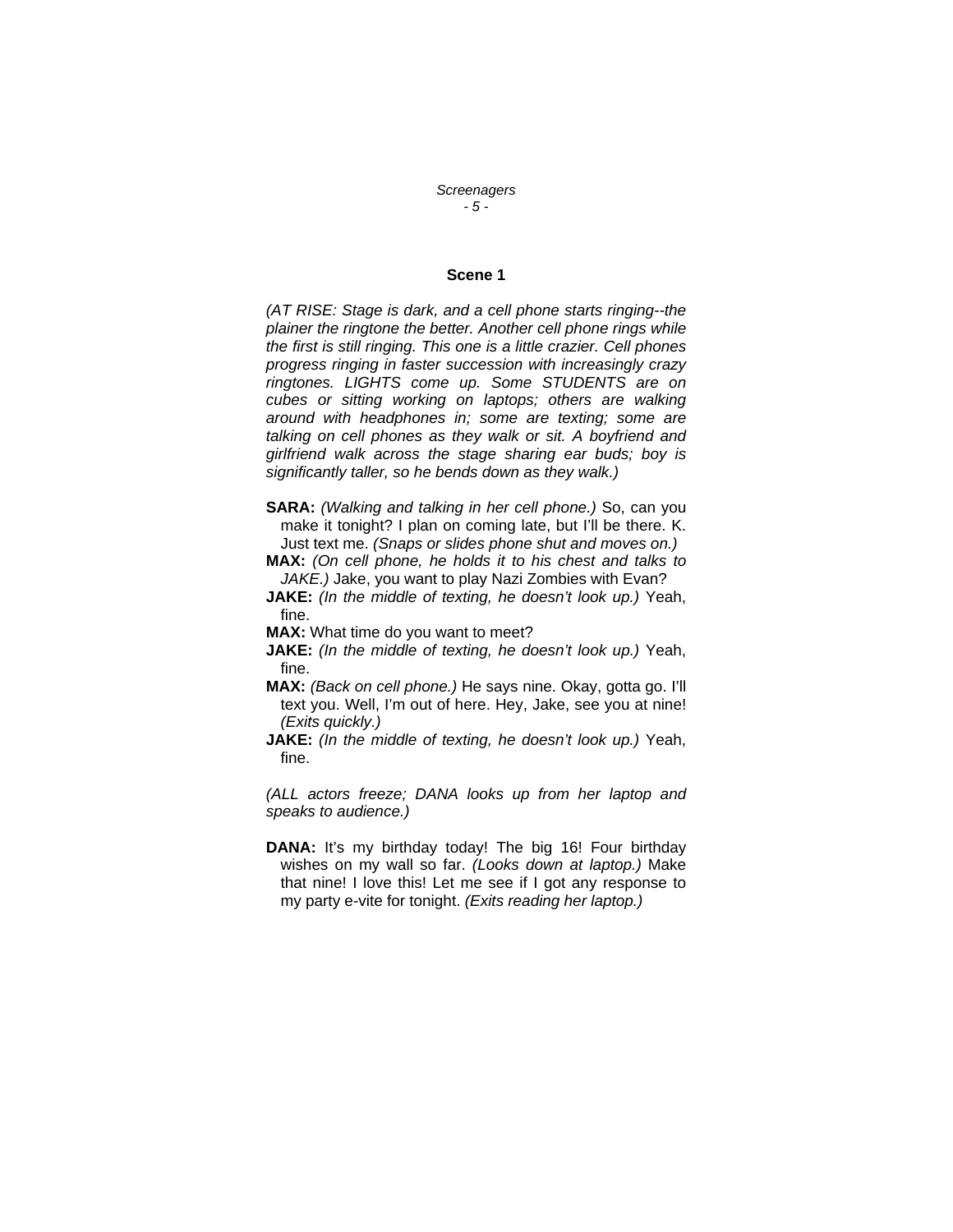*Screenagers - 6 -* 

- **ERICK:** *(Looks up from his laptop.)* Just updated my status. "In a relationship," and I tagged Julie in it. We're Facebook official. Like. *(Looks down at laptop.)* Nine people like it so far! *(Freezes.)*
- **BRITA:** *(Looks up from her laptop.)* Looks like another day sitting at home watching old movies and making candles. Am I the only teenager who likes old movies? *(Sighs and talks to audience.)* Why doesn't anyone respond to my posts? *(Looks back to laptop and types.)* Anyone want to watch *The African Queen* and pour some hot wax?

*(ACTORS unfreeze and keep busy with technology.)* 

**MOLLY:** Did you get your paper done for class? **SYDNEY:** No, I may have to go home sick. **MOLLY:** You feeling bad? **SYDNEY:** Not yet.

*(CARLY, listening to cell phone with earpiece, crosses toward SL. MUGGER enters from SR as GRANDMOTHER enters from SL. Mugger tries to take Grandmother's purse; she fights back.)* 

**GRANDMOTHER:** Someone help me! **CARLY:** Hey, stop that!

*(MUGGER pauses and looks at CARLY.)* 

**CARLY:** *(Cont'd.)* If you don't stop, I'll scream. **GRANDMOTHER:** Oh, thank you, dearie!

**CARLY:** *(Gives GRANDMOTHER an exasperated look and points to her earpiece.)* Hello? Phone. *(Back to cell phone.)* Sorry. Some old lady interrupted. As I was saying … *(Beat.)* What do you mean you have another call?

*(The MUGGER goes back to pulling the purse as the GRANDMOTHER fights. Grandmother starts beating Mugger with purse. CARLY crosses two steps SL, then stops in anger.)*